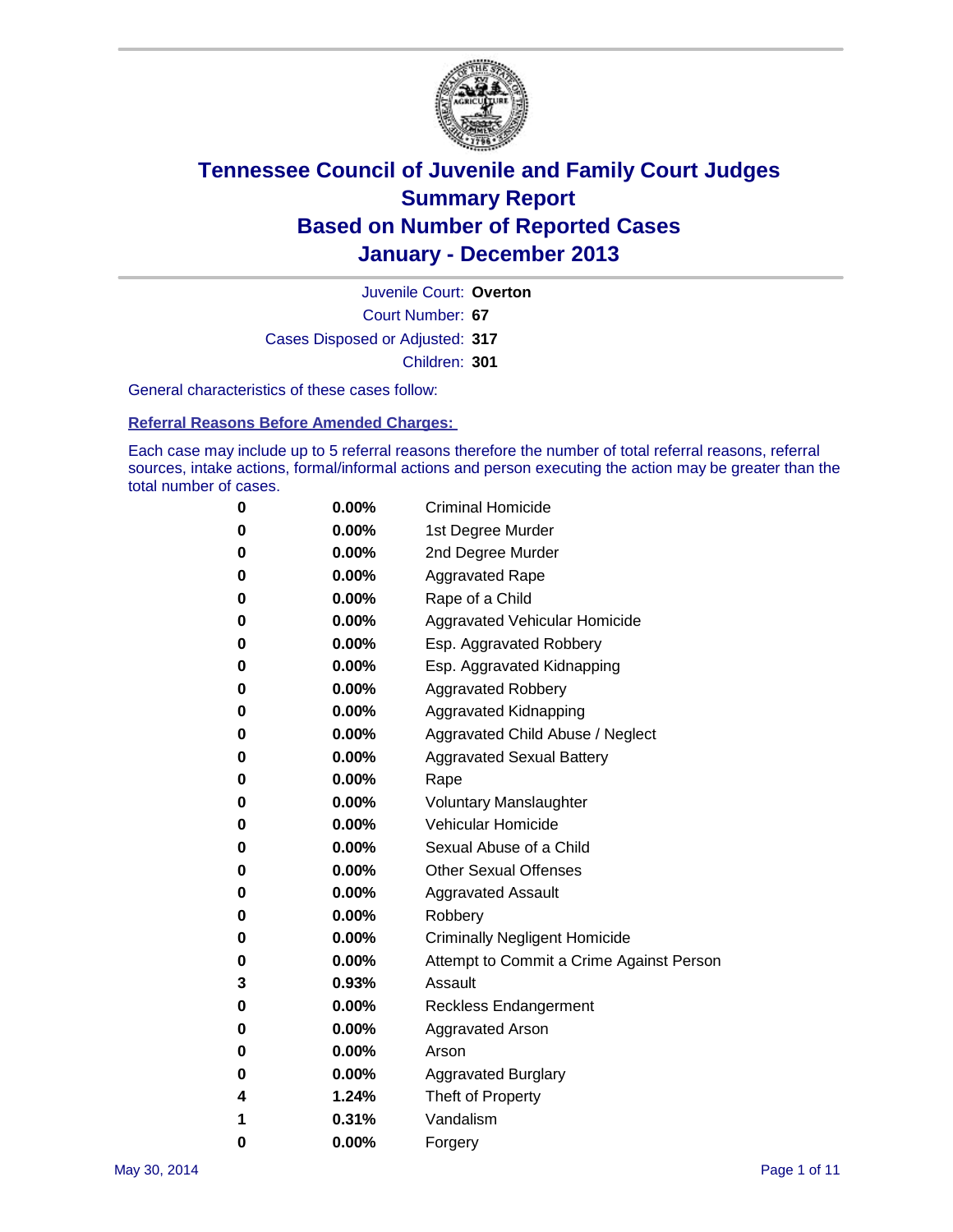

Court Number: **67** Juvenile Court: **Overton** Cases Disposed or Adjusted: **317** Children: **301**

#### **Referral Reasons Before Amended Charges:**

Each case may include up to 5 referral reasons therefore the number of total referral reasons, referral sources, intake actions, formal/informal actions and person executing the action may be greater than the total number of cases.

| 0            | 0.00%  | <b>Worthless Checks</b>                                     |
|--------------|--------|-------------------------------------------------------------|
| 0            | 0.00%  | Illegal Possession / Fraudulent Use of Credit / Debit Cards |
| 0            | 0.00%  | <b>Burglary</b>                                             |
| 0            | 0.00%  | Unauthorized Use of a Vehicle                               |
| 0            | 0.00%  | <b>Cruelty to Animals</b>                                   |
| 0            | 0.00%  | Sale of Controlled Substances                               |
| 8            | 2.48%  | <b>Other Drug Offenses</b>                                  |
| 9            | 2.80%  | <b>Possession of Controlled Substances</b>                  |
| 0            | 0.00%  | <b>Criminal Attempt</b>                                     |
| 0            | 0.00%  | Carrying Weapons on School Property                         |
| 0            | 0.00%  | Unlawful Carrying / Possession of a Weapon                  |
| 0            | 0.00%  | <b>Evading Arrest</b>                                       |
| 0            | 0.00%  | Escape                                                      |
| 0            | 0.00%  | Driving Under Influence (DUI)                               |
| 8            | 2.48%  | Possession / Consumption of Alcohol                         |
| 0            | 0.00%  | Resisting Stop, Frisk, Halt, Arrest or Search               |
| 0            | 0.00%  | <b>Aggravated Criminal Trespass</b>                         |
| 3            | 0.93%  | Harassment                                                  |
| $\mathbf{2}$ | 0.62%  | Failure to Appear                                           |
| 0            | 0.00%  | Filing a False Police Report                                |
| 0            | 0.00%  | Criminal Impersonation                                      |
| 0            | 0.00%  | <b>Disorderly Conduct</b>                                   |
| 0            | 0.00%  | <b>Criminal Trespass</b>                                    |
| 0            | 0.00%  | <b>Public Intoxication</b>                                  |
| 0            | 0.00%  | Gambling                                                    |
| 36           | 11.18% | <b>Traffic</b>                                              |
| 2            | 0.62%  | Local Ordinances                                            |
| 3            | 0.93%  | Violation of Wildlife Regulations                           |
| 0            | 0.00%  | Contempt of Court                                           |
| 10           | 3.11%  | Violation of Probation                                      |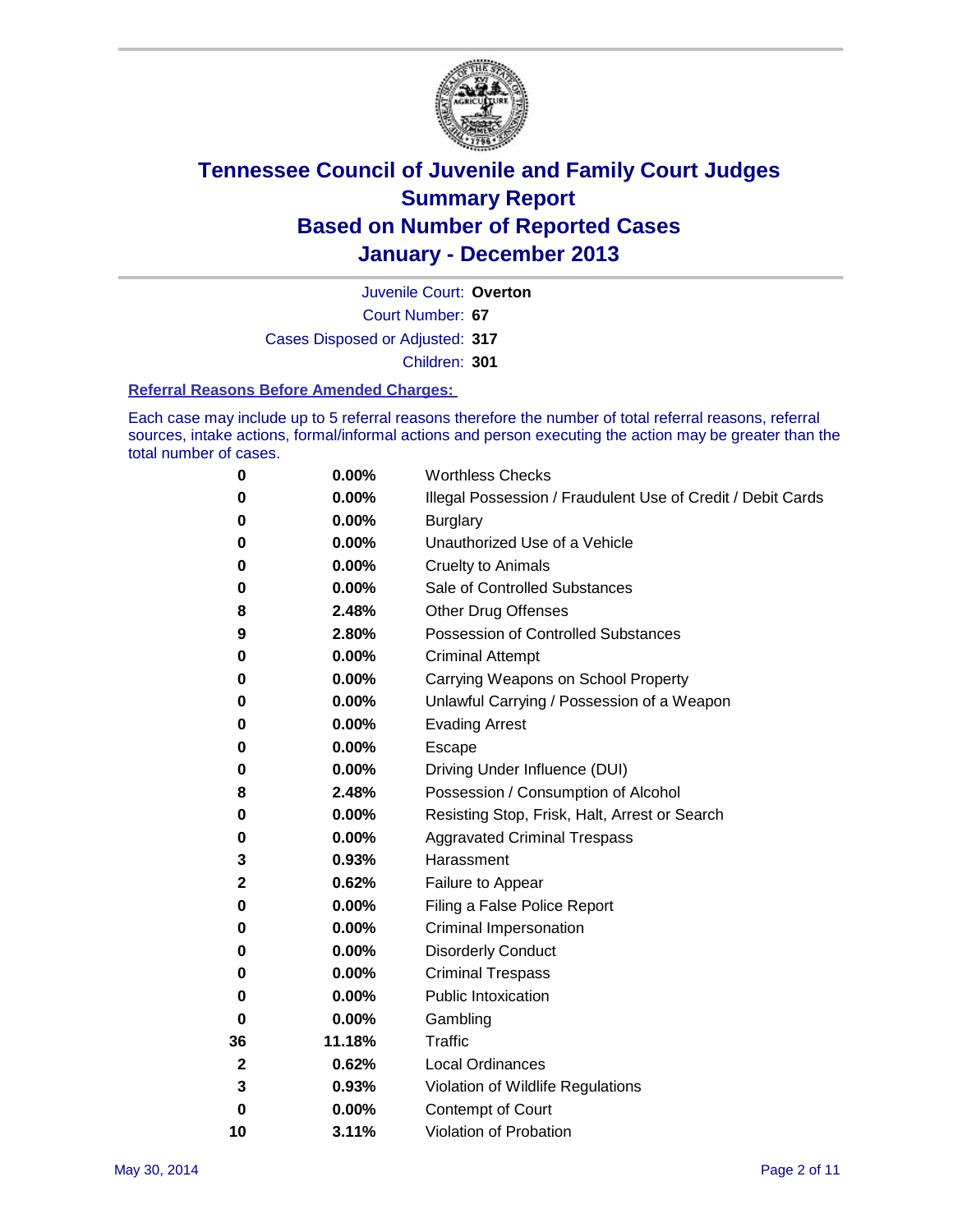

Court Number: **67** Juvenile Court: **Overton** Cases Disposed or Adjusted: **317** Children: **301**

#### **Referral Reasons Before Amended Charges:**

Each case may include up to 5 referral reasons therefore the number of total referral reasons, referral sources, intake actions, formal/informal actions and person executing the action may be greater than the total number of cases.

| $\bf{0}$     | $0.00\%$ | <b>Violation of Aftercare</b>          |
|--------------|----------|----------------------------------------|
| 35           | 10.87%   | <b>Unruly Behavior</b>                 |
| 13           | 4.04%    | Truancy                                |
| $\mathbf{2}$ | 0.62%    | In-State Runaway                       |
| 1            | 0.31%    | Out-of-State Runaway                   |
| 4            | 1.24%    | Possession of Tobacco Products         |
| 0            | 0.00%    | Violation of a Valid Court Order       |
| 5            | 1.55%    | <b>Violation of Curfew</b>             |
| 0            | $0.00\%$ | Sexually Abused Child                  |
| 0            | 0.00%    | <b>Physically Abused Child</b>         |
| 9            | 2.80%    | Dependency / Neglect                   |
| 1            | 0.31%    | <b>Termination of Parental Rights</b>  |
| 0            | 0.00%    | <b>Violation of Pretrial Diversion</b> |
| 0            | 0.00%    | Violation of Informal Adjustment       |
| 34           | 10.56%   | <b>Judicial Review</b>                 |
| 0            | 0.00%    | <b>Administrative Review</b>           |
| 0            | 0.00%    | <b>Foster Care Review</b>              |
| 4            | 1.24%    | Custody                                |
| 1            | 0.31%    | Visitation                             |
| 16           | 4.97%    | Paternity / Legitimation               |
| 107          | 33.23%   | <b>Child Support</b>                   |
| $\bf{0}$     | 0.00%    | <b>Request for Medical Treatment</b>   |
| 0            | 0.00%    | <b>Consent to Marry</b>                |
| 1            | 0.31%    | Other                                  |
| 322          | 100.00%  | <b>Total Referrals</b>                 |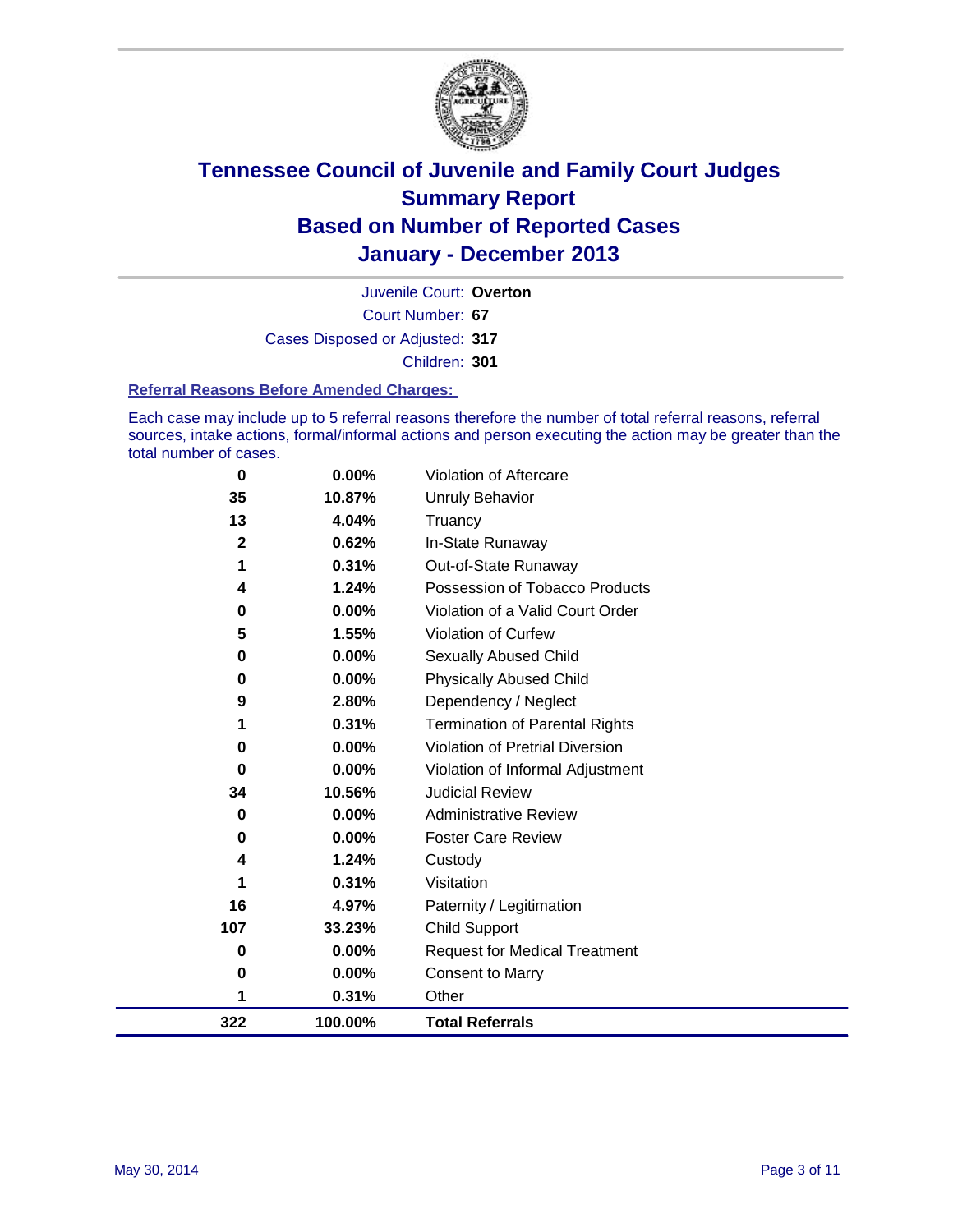

|                                 |                  | Juvenile Court: Overton           |  |  |  |  |
|---------------------------------|------------------|-----------------------------------|--|--|--|--|
|                                 | Court Number: 67 |                                   |  |  |  |  |
| Cases Disposed or Adjusted: 317 |                  |                                   |  |  |  |  |
|                                 | Children: 301    |                                   |  |  |  |  |
| <b>Referral Sources: 1</b>      |                  |                                   |  |  |  |  |
| 106                             | 32.92%           | Law Enforcement                   |  |  |  |  |
| 6                               | 1.86%            | Parents                           |  |  |  |  |
| 6                               | 1.86%            | <b>Relatives</b>                  |  |  |  |  |
| 0                               | $0.00\%$         | Self                              |  |  |  |  |
| 18                              | 5.59%            | School                            |  |  |  |  |
| 0                               | $0.00\%$         | <b>CSA</b>                        |  |  |  |  |
| 11                              | 3.42%            | <b>DCS</b>                        |  |  |  |  |
| 3                               | 0.93%            | <b>Other State Department</b>     |  |  |  |  |
| 119                             | 36.96%           | <b>District Attorney's Office</b> |  |  |  |  |
| 35                              | 10.87%           | <b>Court Staff</b>                |  |  |  |  |

| 322 | 100.00%  | <b>Total Referral Sources</b> |
|-----|----------|-------------------------------|
| 0   | $0.00\%$ | Other                         |
| 0   | $0.00\%$ | <b>Unknown</b>                |
| 0   | 0.00%    | Hospital                      |
| 0   | $0.00\%$ | Child & Parent                |
| 2   | 0.62%    | Victim                        |
| 6   | 1.86%    | <b>Other Court</b>            |
| 10  | 3.11%    | Social Agency                 |

### **Age of Child at Referral: 2**

|              |          | <b>Total Child Count</b> |
|--------------|----------|--------------------------|
| 0            | $0.00\%$ | Unknown                  |
| $\mathbf{2}$ | 0.66%    | Ages 19 and Over         |
| 79           | 26.25%   | Ages 17 through 18       |
| 89           | 29.57%   | Ages 15 through 16       |
| 19           | 6.31%    | Ages 13 through 14       |
| 12           | 3.99%    | Ages 11 through 12       |
| 100          | 33.22%   | Ages 10 and Under        |
|              |          | 301<br>100.00%           |

<sup>1</sup> If different than number of Referral Reasons (322), verify accuracy of your court's data.

<sup>2</sup> One child could be counted in multiple categories, verify accuracy of your court's data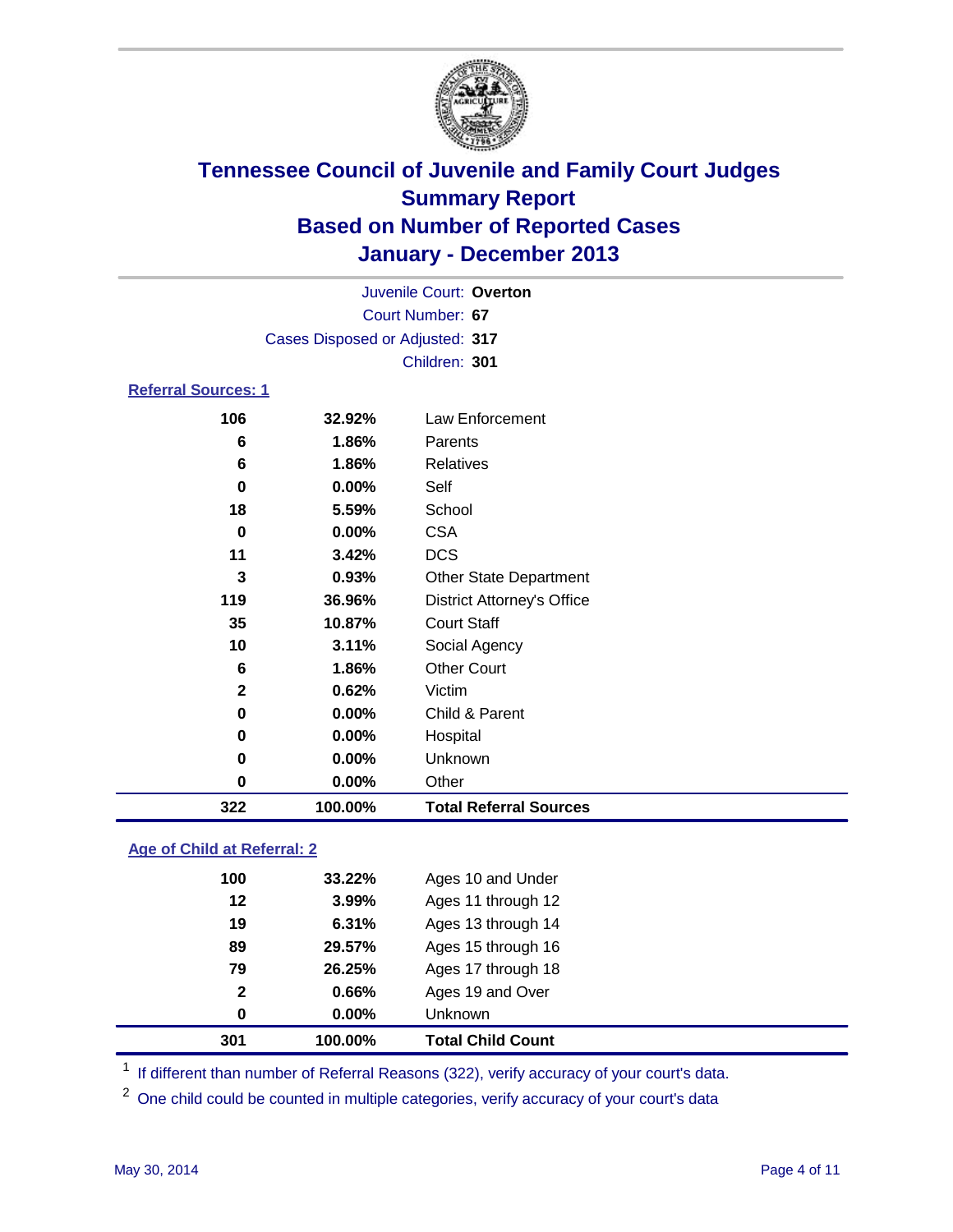

| Juvenile Court: Overton                 |                                 |                          |  |
|-----------------------------------------|---------------------------------|--------------------------|--|
|                                         | Court Number: 67                |                          |  |
|                                         | Cases Disposed or Adjusted: 317 |                          |  |
|                                         |                                 | Children: 301            |  |
| Sex of Child: 1                         |                                 |                          |  |
| 180                                     | 59.80%                          | Male                     |  |
| 121                                     | 40.20%                          | Female                   |  |
| $\bf{0}$                                | 0.00%                           | Unknown                  |  |
| 301                                     | 100.00%                         | <b>Total Child Count</b> |  |
| Race of Child: 1                        |                                 |                          |  |
| 298                                     | 99.00%                          | White                    |  |
| $\mathbf 0$                             | 0.00%                           | African American         |  |
| $\mathbf 0$                             | 0.00%                           | Native American          |  |
| 0                                       | 0.00%                           | Asian                    |  |
| 3                                       | 1.00%                           | Mixed                    |  |
| 0                                       | 0.00%                           | Unknown                  |  |
| 301                                     | 100.00%                         | <b>Total Child Count</b> |  |
| <b>Hispanic Origin: 1</b>               |                                 |                          |  |
| 1                                       | 0.33%                           | Yes                      |  |
| 300                                     | 99.67%                          | <b>No</b>                |  |
| $\mathbf 0$                             | 0.00%                           | Unknown                  |  |
| 301                                     | 100.00%                         | <b>Total Child Count</b> |  |
| <b>School Enrollment of Children: 1</b> |                                 |                          |  |
| 89                                      | 29.57%                          | Yes                      |  |
| 28                                      | 9.30%                           | <b>No</b>                |  |
| 184                                     | 61.13%                          | Unknown                  |  |
| 301                                     | 100.00%                         | <b>Total Child Count</b> |  |

One child could be counted in multiple categories, verify accuracy of your court's data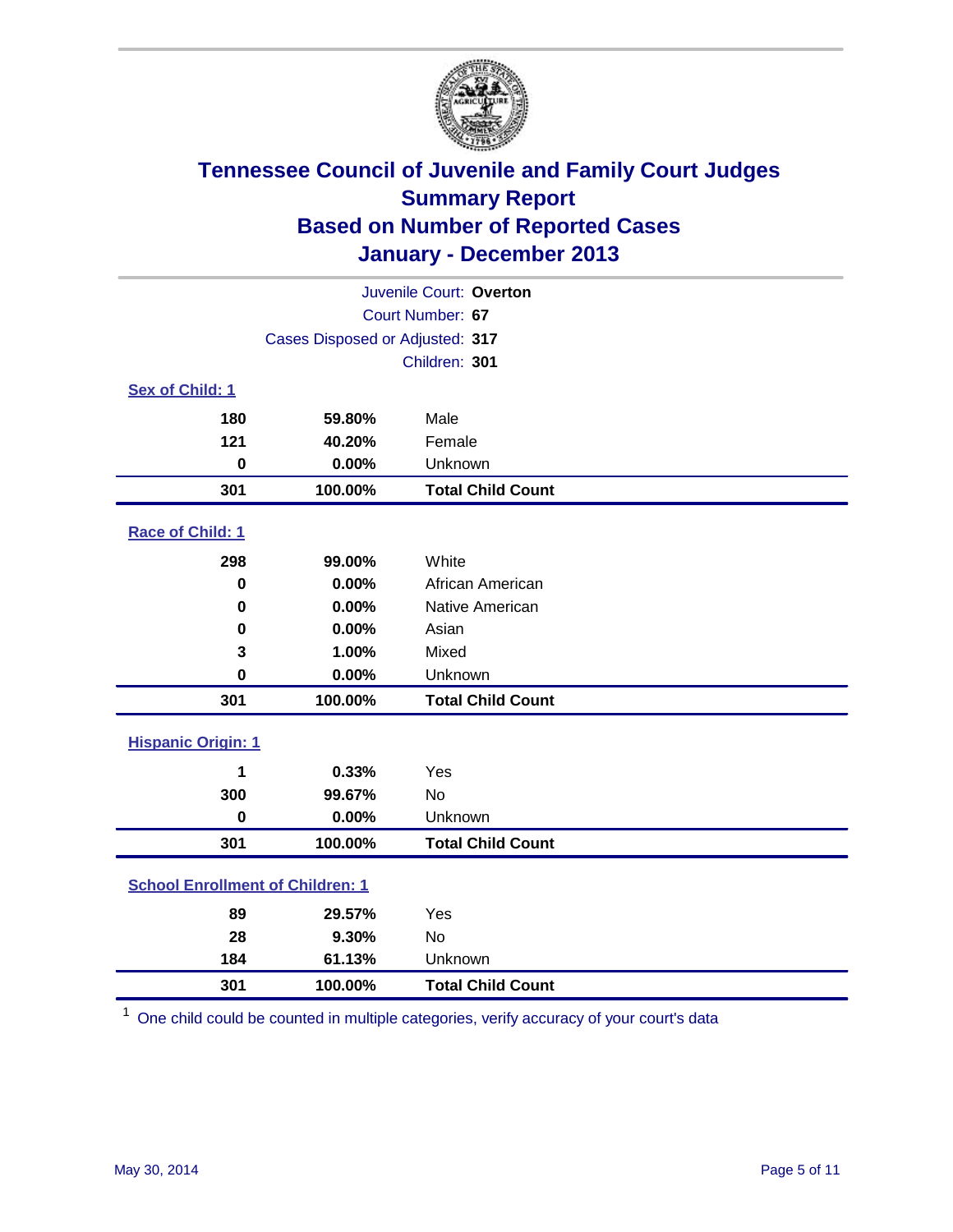

Court Number: **67** Juvenile Court: **Overton** Cases Disposed or Adjusted: **317** Children: **301**

### **Living Arrangement of Child at Time of Referral: 1**

| 301          | 100.00%  | <b>Total Child Count</b>     |
|--------------|----------|------------------------------|
| 2            | 0.66%    | Other                        |
| 98           | 32.56%   | Unknown                      |
| 0            | $0.00\%$ | Independent                  |
| 0            | 0.00%    | In an Institution            |
| 1            | 0.33%    | In a Residential Center      |
| 1            | 0.33%    | In a Group Home              |
| 19           | 6.31%    | With Foster Family           |
| 8            | 2.66%    | <b>With Adoptive Parents</b> |
| 26           | 8.64%    | <b>With Relatives</b>        |
| 23           | 7.64%    | With Father                  |
| 83           | 27.57%   | With Mother                  |
| 7            | 2.33%    | With Mother and Stepfather   |
| $\mathbf{2}$ | 0.66%    | With Father and Stepmother   |
| 31           | 10.30%   | With Both Biological Parents |
|              |          |                              |

#### **Type of Detention: 2**

| 317 | 100.00%  | <b>Total Detention Count</b> |
|-----|----------|------------------------------|
| 0   | $0.00\%$ | Other                        |
| 316 | 99.68%   | Does Not Apply               |
| 0   | $0.00\%$ | <b>Unknown</b>               |
| 0   | $0.00\%$ | <b>Psychiatric Hospital</b>  |
| 0   | 0.00%    | Jail - No Separation         |
| 0   | $0.00\%$ | Jail - Partial Separation    |
| 0   | 0.00%    | Jail - Complete Separation   |
| 1   | 0.32%    | Juvenile Detention Facility  |
| 0   | 0.00%    | Non-Secure Placement         |
|     |          |                              |

<sup>1</sup> One child could be counted in multiple categories, verify accuracy of your court's data

If different than number of Cases (317) verify accuracy of your court's data.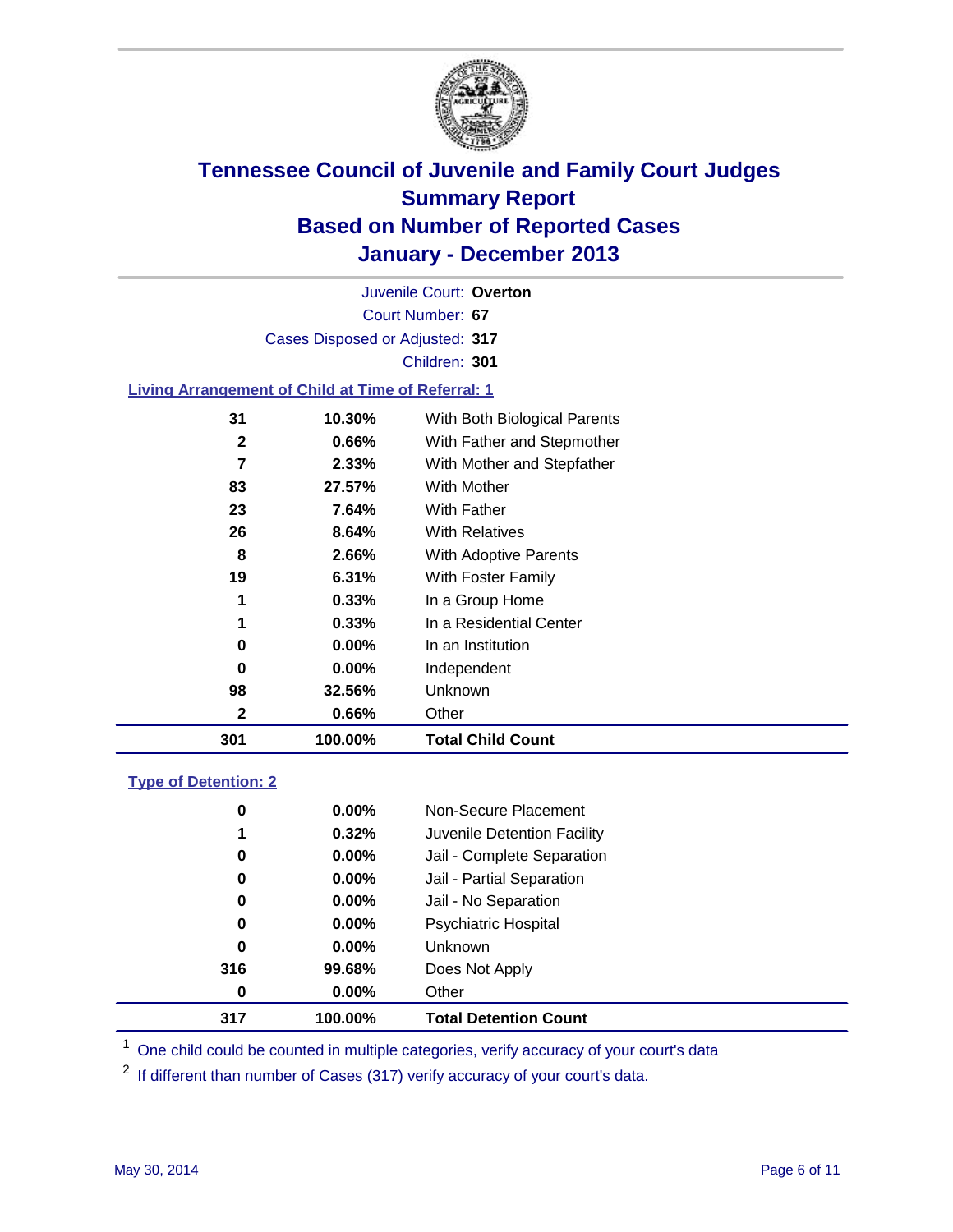

| Juvenile Court: Overton                            |                                 |                                      |  |  |  |  |  |
|----------------------------------------------------|---------------------------------|--------------------------------------|--|--|--|--|--|
|                                                    | Court Number: 67                |                                      |  |  |  |  |  |
|                                                    | Cases Disposed or Adjusted: 317 |                                      |  |  |  |  |  |
|                                                    | Children: 301                   |                                      |  |  |  |  |  |
| <b>Placement After Secure Detention Hearing: 1</b> |                                 |                                      |  |  |  |  |  |
| 0                                                  | 0.00%                           | Returned to Prior Living Arrangement |  |  |  |  |  |
| 1                                                  | 0.32%                           | Juvenile Detention Facility          |  |  |  |  |  |
| 0                                                  | 0.00%                           | Jail                                 |  |  |  |  |  |
| 0                                                  | 0.00%                           | Shelter / Group Home                 |  |  |  |  |  |
| $\bf{0}$                                           | 0.00%                           | <b>Foster Family Home</b>            |  |  |  |  |  |
| $\bf{0}$                                           | 0.00%                           | <b>Psychiatric Hospital</b>          |  |  |  |  |  |
| 0                                                  | 0.00%                           | Unknown                              |  |  |  |  |  |
| 316                                                | 99.68%                          | Does Not Apply                       |  |  |  |  |  |
| $\mathbf 0$                                        | 0.00%                           | Other                                |  |  |  |  |  |
| 317                                                | 100.00%                         | <b>Total Placement Count</b>         |  |  |  |  |  |
| <b>Intake Actions: 2</b>                           |                                 |                                      |  |  |  |  |  |
| 257                                                | 79.81%                          | <b>Petition Filed</b>                |  |  |  |  |  |
| 0                                                  | 0.00%                           | <b>Motion Filed</b>                  |  |  |  |  |  |
| 28                                                 | 8.70%                           | <b>Citation Processed</b>            |  |  |  |  |  |
| $\mathbf{2}$                                       | 0.62%                           | Notification of Paternity Processed  |  |  |  |  |  |
| 32                                                 | 9.94%                           | Scheduling of Judicial Review        |  |  |  |  |  |
| 0                                                  | 0.00%                           | Scheduling of Administrative Review  |  |  |  |  |  |
| 0                                                  | 0.00%                           | Scheduling of Foster Care Review     |  |  |  |  |  |
| 0                                                  | 0.00%                           | Unknown                              |  |  |  |  |  |
| 0                                                  | 0.00%                           | Does Not Apply                       |  |  |  |  |  |
| 3                                                  | 0.93%                           | Other                                |  |  |  |  |  |
|                                                    |                                 |                                      |  |  |  |  |  |
| 322                                                | 100.00%                         | <b>Total Intake Count</b>            |  |  |  |  |  |

<sup>1</sup> If different than number of Cases (317) verify accuracy of your court's data.

<sup>2</sup> If different than number of Referral Reasons (322), verify accuracy of your court's data.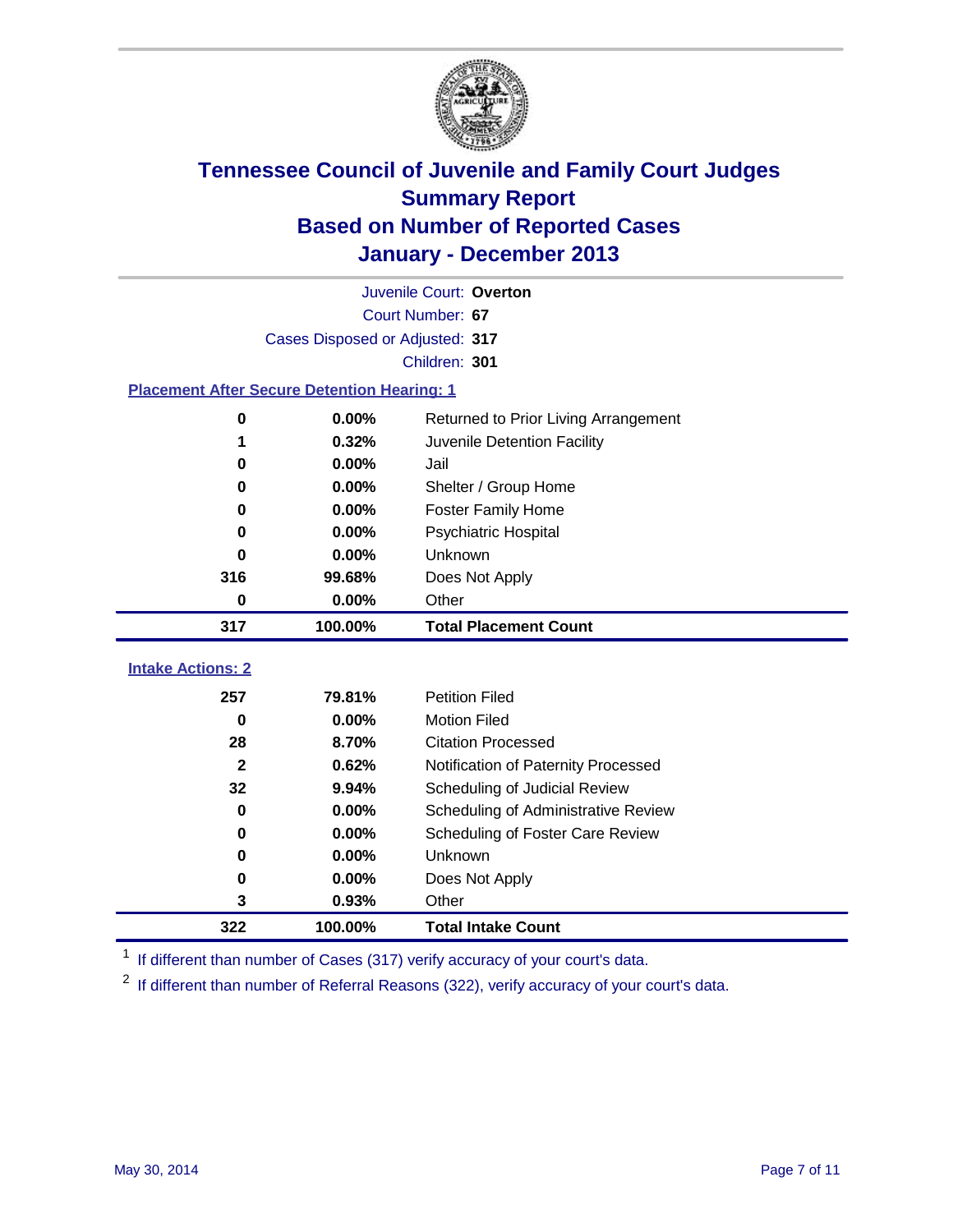

Court Number: **67** Juvenile Court: **Overton** Cases Disposed or Adjusted: **317** Children: **301**

#### **Last Grade Completed by Child: 1**

| 23           | 7.64%   | Too Young for School         |
|--------------|---------|------------------------------|
| 0            | 0.00%   | Preschool                    |
| 0            | 0.00%   | Kindergarten                 |
| 1            | 0.33%   | 1st Grade                    |
| 0            | 0.00%   | 2nd Grade                    |
| 1            | 0.33%   | 3rd Grade                    |
| 2            | 0.66%   | 4th Grade                    |
| 0            | 0.00%   | 5th Grade                    |
| 0            | 0.00%   | 6th Grade                    |
| 0            | 0.00%   | 7th Grade                    |
| 6            | 1.99%   | 8th Grade                    |
| 19           | 6.31%   | 9th Grade                    |
| 24           | 7.97%   | 10th Grade                   |
| 19           | 6.31%   | 11th Grade                   |
| 0            | 0.00%   | 12th Grade                   |
| $\bf{0}$     | 0.00%   | Non-Graded Special Ed        |
| 0            | 0.00%   | <b>GED</b>                   |
| $\mathbf{2}$ | 0.66%   | Graduated                    |
| O            | 0.00%   | <b>Never Attended School</b> |
| 204          | 67.77%  | Unknown                      |
| $\bf{0}$     | 0.00%   | Other                        |
| 301          | 100.00% | <b>Total Child Count</b>     |

### **Enrolled in Special Education: 1**

One child could be counted in multiple categories, verify accuracy of your court's data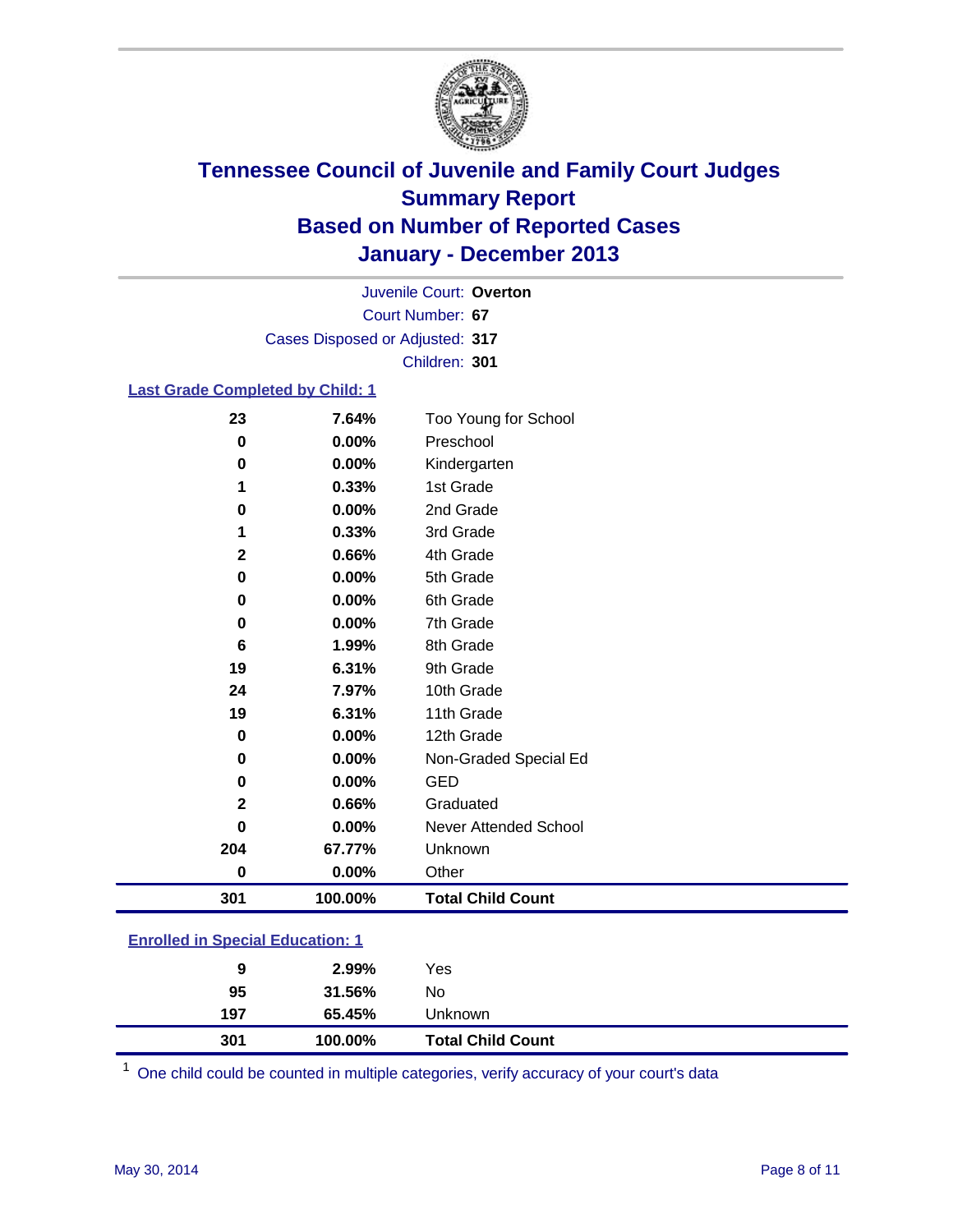

|                              |                                 | Juvenile Court: Overton   |
|------------------------------|---------------------------------|---------------------------|
|                              |                                 | Court Number: 67          |
|                              | Cases Disposed or Adjusted: 317 |                           |
|                              |                                 | Children: 301             |
| <b>Action Executed By: 1</b> |                                 |                           |
| 322                          | 100.00%                         | Judge                     |
| 0                            | $0.00\%$                        | Magistrate                |
| 0                            | $0.00\%$                        | <b>YSO</b>                |
| 0                            | $0.00\%$                        | Other                     |
| 0                            | $0.00\%$                        | Unknown                   |
| 322                          | 100.00%                         | <b>Total Action Count</b> |

### **Formal / Informal Actions: 1**

| 35           | 10.87%   | Dismissed                                        |
|--------------|----------|--------------------------------------------------|
| $\mathbf{2}$ | 0.62%    | Retired / Nolle Prosequi                         |
| 21           | 6.52%    | <b>Complaint Substantiated Delinquent</b>        |
| 12           | 3.73%    | <b>Complaint Substantiated Status Offender</b>   |
| 1            | 0.31%    | <b>Complaint Substantiated Dependent/Neglect</b> |
| 0            | $0.00\%$ | <b>Complaint Substantiated Abused</b>            |
| 0            | 0.00%    | <b>Complaint Substantiated Mentally III</b>      |
| 3            | 0.93%    | Informal Adjustment                              |
| $\mathbf{2}$ | 0.62%    | <b>Pretrial Diversion</b>                        |
| 0            | $0.00\%$ | <b>Transfer to Adult Court Hearing</b>           |
| 0            | $0.00\%$ | Charges Cleared by Transfer to Adult Court       |
| 0            | $0.00\%$ | Special Proceeding                               |
| 10           | 3.11%    | <b>Review Concluded</b>                          |
| 33           | 10.25%   | Case Held Open                                   |
| 203          | 63.04%   | Other                                            |
| 0            | $0.00\%$ | Unknown                                          |
| 322          | 100.00%  | <b>Total Action Count</b>                        |

<sup>1</sup> If different than number of Referral Reasons (322), verify accuracy of your court's data.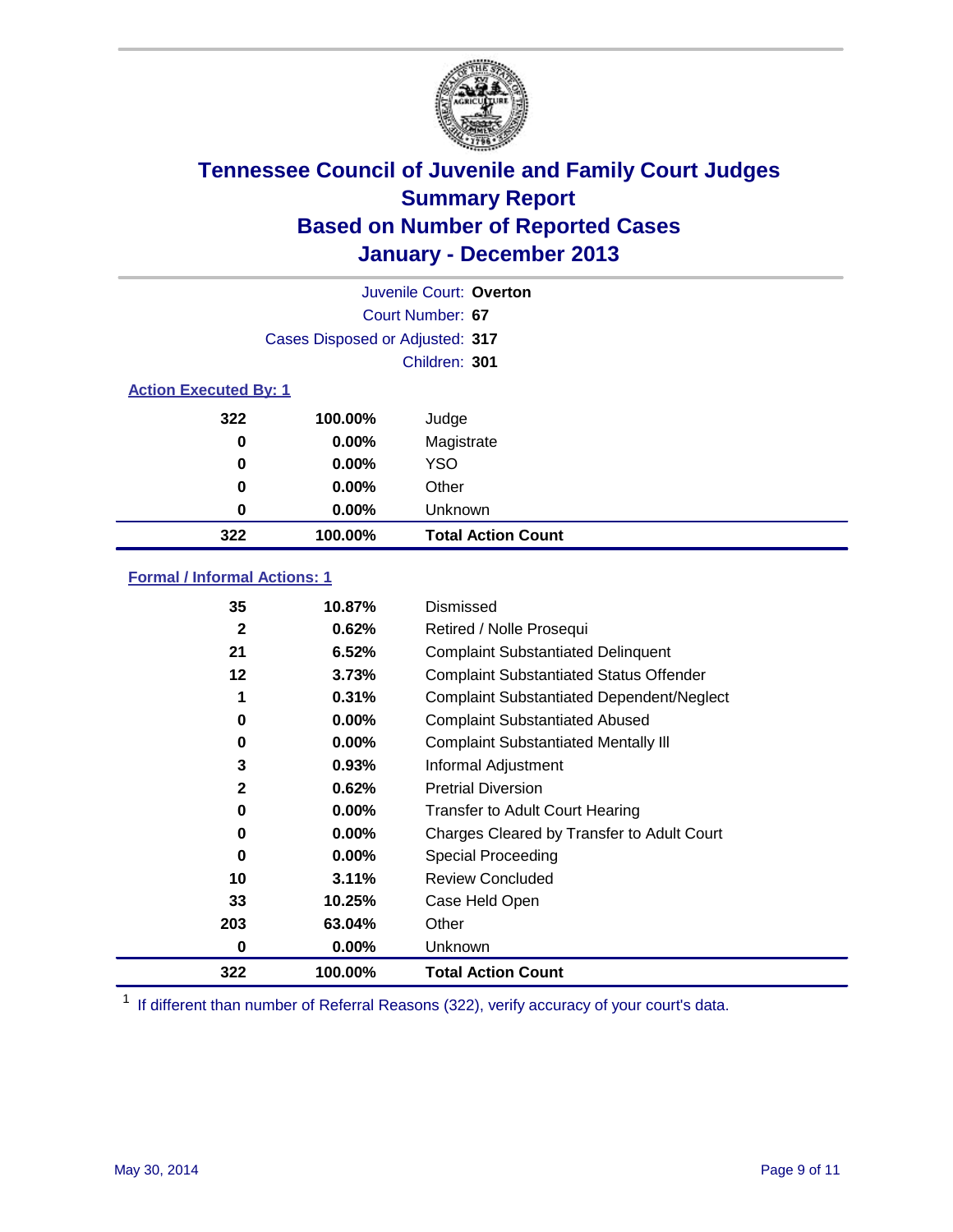

|                       |                                 | Juvenile Court: Overton                               |
|-----------------------|---------------------------------|-------------------------------------------------------|
|                       |                                 | Court Number: 67                                      |
|                       | Cases Disposed or Adjusted: 317 |                                                       |
|                       |                                 | Children: 301                                         |
| <b>Case Outcomes:</b> |                                 | There can be multiple outcomes for one child or case. |
| 57                    | 15.36%                          | Case Dismissed                                        |
| 11                    | 2.96%                           | Case Retired or Nolle Prosequi                        |
| 0                     | 0.00%                           | Warned / Counseled                                    |
| 39                    | 10.51%                          | Held Open For Review                                  |
| 3                     | 0.81%                           | Supervision / Probation to Juvenile Court             |
| 0                     | 0.00%                           | <b>Probation to Parents</b>                           |
| 0                     | 0.00%                           | Referral to Another Entity for Supervision / Service  |
| 0                     | 0.00%                           | Referred for Mental Health Counseling                 |
| 2                     | 0.54%                           | Referred for Alcohol and Drug Counseling              |
| 0                     | 0.00%                           | <b>Referred to Alternative School</b>                 |
| 0                     | 0.00%                           | Referred to Private Child Agency                      |
| 20                    | 5.39%                           | Referred to Defensive Driving School                  |
| 0                     | 0.00%                           | Referred to Alcohol Safety School                     |
| 1                     | 0.27%                           | Referred to Juvenile Court Education-Based Program    |
| 0                     | 0.00%                           | Driver's License Held Informally                      |
| 0                     | 0.00%                           | <b>Voluntary Placement with DMHMR</b>                 |
| 0                     | 0.00%                           | <b>Private Mental Health Placement</b>                |
| 0                     | 0.00%                           | <b>Private MR Placement</b>                           |
| 0                     | 0.00%                           | Placement with City/County Agency/Facility            |
| 1                     | 0.27%                           | Placement with Relative / Other Individual            |
| 11                    | 2.96%                           | Fine                                                  |
| 14                    | 3.77%                           | <b>Public Service</b>                                 |
| 1                     | 0.27%                           | Restitution                                           |
| 0                     | 0.00%                           | <b>Runaway Returned</b>                               |
| 1                     | 0.27%                           | No Contact Order                                      |
| 0                     | 0.00%                           | Injunction Other than No Contact Order                |
| 0                     | 0.00%                           | <b>House Arrest</b>                                   |
| 0                     | 0.00%                           | <b>Court Defined Curfew</b>                           |
| 0                     | 0.00%                           | Dismissed from Informal Adjustment                    |
| 0                     | 0.00%                           | Dismissed from Pretrial Diversion                     |
| 1                     | 0.27%                           | Released from Probation                               |
| 0                     | 0.00%                           | <b>Transferred to Adult Court</b>                     |
| 0                     | 0.00%                           | <b>DMHMR Involuntary Commitment</b>                   |